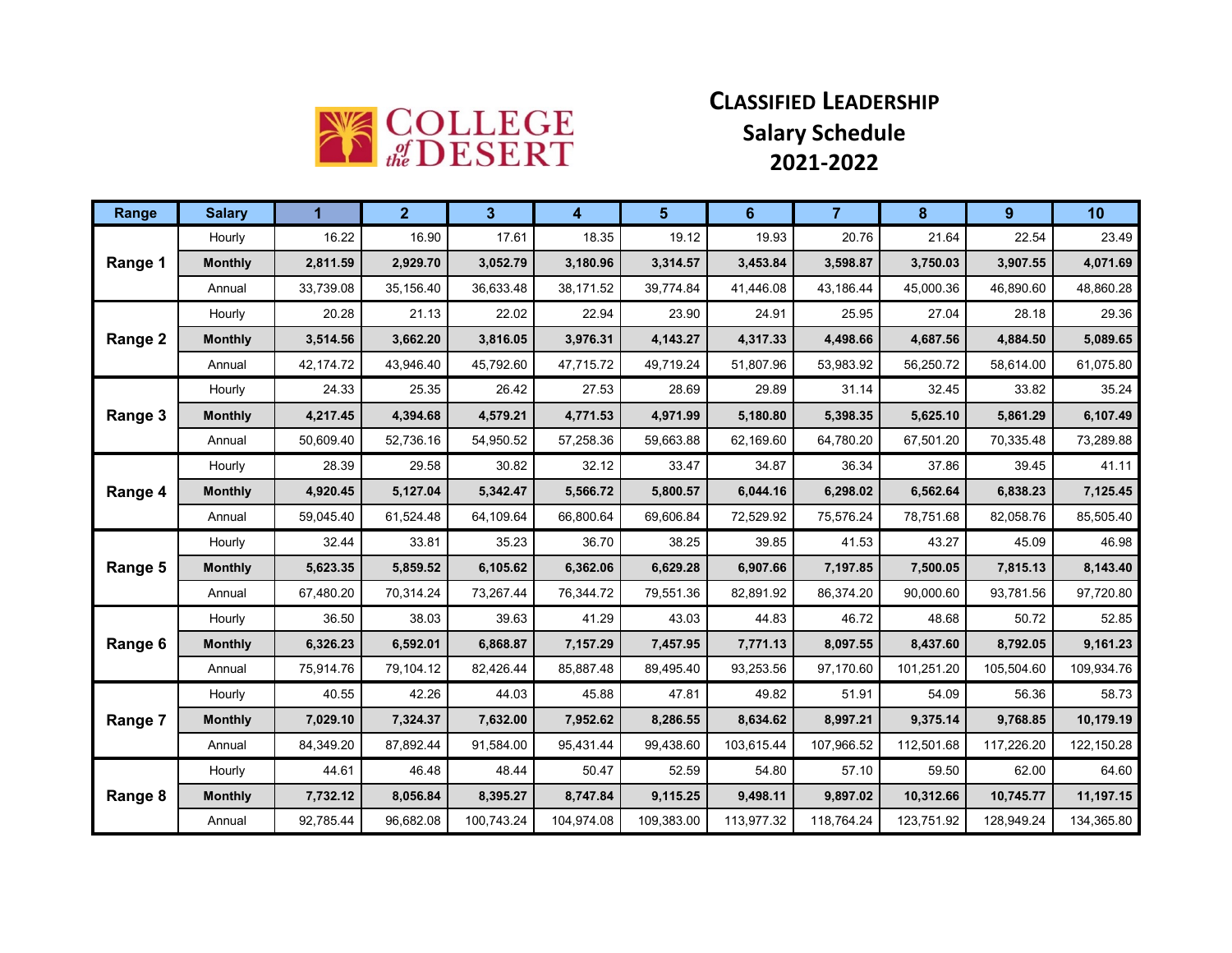

## **CLASSIFIED LEADERSHIP Salary Schedule 2021-2022**

| Range    | <b>Salary</b>  | 1              | 2 <sup>1</sup> | $\mathbf{3}$             | 4          | 5          | 6          | $\overline{7}$ | 8          | 9          | 10         |
|----------|----------------|----------------|----------------|--------------------------|------------|------------|------------|----------------|------------|------------|------------|
|          | Hourly         | 48.66          | 50.71          | 52.84                    | 55.06      | 57.37      | 59.78      | 62.29          | 64.91      | 67.63      | 70.47      |
| Range 9  | <b>Monthly</b> | 8,435.00       | 8,789.21       | 9,158.42                 | 9.543.04   | 9,943.84   | 10,361.50  | 10,796.72      | 11,250.21  | 11,722.70  | 12,214.99  |
|          | Annual         | 101,220.00     | 105,470.52     | 109,901.04               | 114,516.48 | 119,326.08 | 124,338.00 | 129,560.64     | 135,002.52 | 140,672.40 | 146,579.88 |
|          | Hourly         | 52.72          | 54.93          | 57.24                    | 59.65      | 62.15      | 64.76      | 67.48          | 70.31      | 73.27      | 76.35      |
| Range 10 | <b>Monthly</b> | 9,137.89       | 9,521.71       | 9,921.67                 | 10,338.38  | 10,772.54  | 11,224.97  | 11,696.39      | 12,187.63  | 12,699.61  | 13,232.95  |
|          | Annual         | 109,654.68     | 114,260.52     | 119,060.04               | 124,060.56 | 129,270.48 | 134,699.64 | 140,356.68     | 146,251.56 | 152,395.32 | 158,795.40 |
|          | Hourly         | 56.77          | 59.16          | 61.64                    | 64.23      | 66.93      | 69.74      | 72.67          | 75.72      | 78.90      | 82.22      |
| Range 11 | <b>Monthly</b> | 9,840.78       | 10,254.18      | 10,684.81                | 11,133.60  | 11,601.24  | 12,088.47  | 12,596.20      | 13,125.19  | 13,676.42  | 14,250.89  |
|          | Annual         | 118,089.36     | 123,050.16     | 128,217.72               | 133,603.20 | 139,214.88 | 145,061.64 | 151,154.40     | 157,502.28 | 164,117.04 | 171,010.68 |
| Range 12 | Hourly         | 60.83          | 63.39          | 66.05                    | 68.82      | 71.71      | 74.72      | 77.86          | 81.13      | 84.54      | 88.09      |
|          | <b>Monthly</b> | 10,543.79      | 10,986.55      | 11,448.06                | 11,928.82  | 12,429.81  | 12,951.95  | 13,495.87      | 14,062.71  | 14,653.32  | 15,268.85  |
|          | Annual         | 126,525.48     | 131,838.60     | 137,376.72               | 143,145.84 | 149,157.72 | 155,423.40 | 161,950.44     | 168,752.52 | 175,839.84 | 183,226.20 |
|          | Hourly         | 64.89          | 67.61          | 70.45                    | 73.41      | 76.49      | 79.71      | 83.05          | 86.54      | 90.18      | 93.96      |
| Range 13 | <b>Monthly</b> | 11,246.67      | 11,719.02      | 12,211.20                | 12,724.15  | 13,258.52  | 13,815.32  | 14,395.59      | 15,000.25  | 15,630.26  | 16,286.68  |
|          | Annual         | 134,960.04     | 140,628.24     | 146,534.40               | 152,689.80 | 159,102.24 | 165,783.84 | 172,747.08     | 180,003.00 | 187,563.12 | 195,440.16 |
|          | Hourly         | 73.00          | 76.06          | 79.26                    | 82.59      | 86.05      | 89.67      | 93.43          | 97.36      | 101.45     | 105.71     |
| Range 14 | <b>Monthly</b> | 12,652.45      | 13,183.88      | 13,737.63                | 14,314.58  | 14,915.82  | 15,542.30  | 16,195.06      | 16,875.30  | 17,583.98  | 18,322.59  |
|          | Annual         | 151,829.40     | 158,206.56     | 164,851.56               | 171,774.96 | 178,989.84 | 186,507.60 | 194,340.72     | 202,503.60 | 211,007.76 | 219,871.08 |
|          | Hourly         |                |                | $\overline{\phantom{a}}$ | 103.82     | 108.18     | 112.72     | 117.45         | 122.39     | 127.53     | 132.88     |
| Range 15 | <b>Monthly</b> | $\blacksquare$ | $\sim$         | $\sim$                   | 17,994.56  | 18,750.27  | 19,537.83  | 20,358.39      | 21,213.37  | 22,104.33  | 23,032.71  |
|          | Annual         |                |                | $\overline{\phantom{a}}$ | 215,934.72 | 225,003.24 | 234,453.96 | 244,300.68     | 254,560.44 | 265,251.96 | 276,392.52 |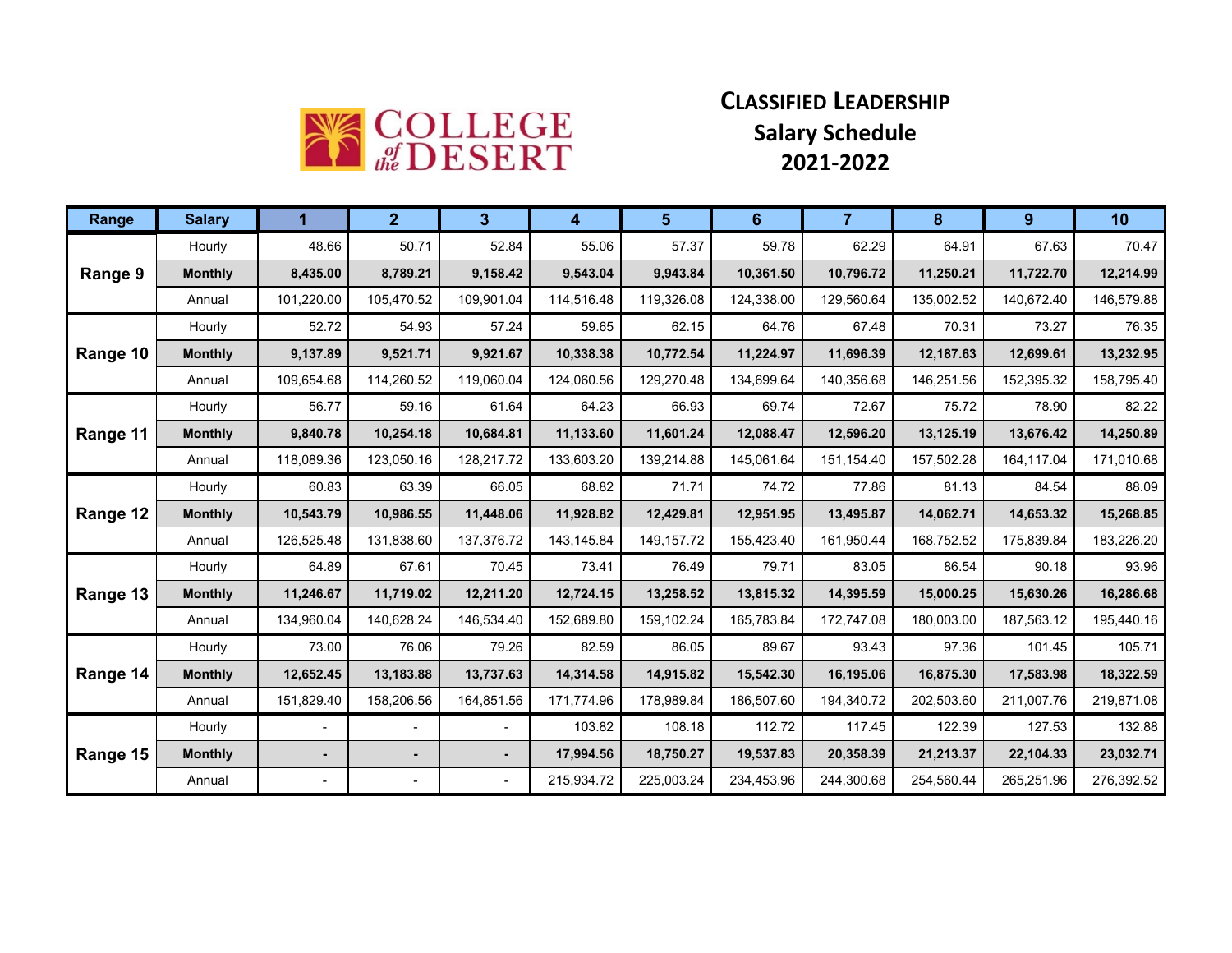

## **CERTIFICATED LEADERSHIP Salary Schedule 2021-2022**

| Range   | <b>Salary</b>  | 1          | 2 <sup>1</sup> | 3           | $\blacktriangle$ | 5 <sup>5</sup> | 6           | $\overline{7}$ | 8           | 9           | 10          |
|---------|----------------|------------|----------------|-------------|------------------|----------------|-------------|----------------|-------------|-------------|-------------|
|         | Daily          | 149.952    | 156.250        | 162.816     | 169.652          | 176.777        | 184.204     | 191.940        | 200.001     | 208.403     | 217.157     |
| Range 1 | <b>Monthly</b> | 2,811.591  | 2,929.693      | 3,052.799   | 3,180.967        | 3,314.578      | 3,453.831   | 3,598.868      | 3,750.021   | 3,907.559   | 4,071.703   |
|         | Annual         | 33,739.092 | 35.156.316     | 36.633.588  | 38.171.604       | 39.774.936     | 41.445.972  | 43,186.416     | 45.000.252  | 46.890.708  | 48,860.436  |
|         | Daily          | 187.443    | 195.317        | 203.523     | 212.070          | 220.975        | 230.257     | 239.929        | 250.004     | 260.506     | 271.448     |
| Range 2 | <b>Monthly</b> | 3,514.563  | 3,662.192      | 3,816.050   | 3,976.305        | 4,143.273      | 4,317.325   | 4,498.668      | 4,687.568   | 4,884.493   | 5,089.652   |
|         | Annual         | 42,174.756 | 43,946.304     | 45,792.600  | 47,715.660       | 49,719.276     | 51,807.900  | 53,984.016     | 56,250.816  | 58,613.916  | 61,075.824  |
|         | Daily          | 224.930    | 234.382        | 244.225     | 254.482          | 265.172        | 276.309     | 287.912        | 300.006     | 312.602     | 325.733     |
| Range 3 | <b>Monthly</b> | 4,217.437  | 4,394.668      | 4,579.214   | 4,771.529        | 4,971.980      | 5,180.795   | 5,398.343      | 5,625.105   | 5,861.283   | 6,107.491   |
|         | Annual         | 50,609.244 | 52,736.016     | 54,950.568  | 57,258.348       | 59,663.760     | 62,169.540  | 64,780.116     | 67,501.260  | 70,335.396  | 73,289.892  |
|         | Daily          | 262.424    | 273.442        | 284.932     | 296.892          | 309.363        | 322.356     | 335.895        | 350.008     | 364.705     | 380.024     |
| Range 4 | <b>Monthly</b> | 4,920.446  | 5,127.034      | 5,342.467   | 5,566.733        | 5,800.563      | 6,044.166   | 6,298.033      | 6,562.641   | 6,838.219   | 7,125.454   |
|         | Annual         | 59,045.352 | 61,524.408     | 64,109.604  | 66,800.796       | 69,606.756     | 72,529.992  | 75,576.396     | 78,751.692  | 82,058.628  | 85,505.448  |
|         | Daily          | 299.912    | 312.508        | 325.632     | 339.310          | 353.561        | 368.409     | 383.885        | 400.003     | 416.807     | 434.314     |
| Range 5 | <b>Monthly</b> | 5,623.343  | 5,859.522      | 6,105.608   | 6,362.068        | 6,629.268      | 6,907.660   | 7,197.845      | 7,500.053   | 7,815.131   | 8,143.393   |
|         | Annual         | 67,480.116 | 70,314.264     | 73,267.296  | 76,344.816       | 79,551.216     | 82,891.920  | 86,374.140     | 90,000.636  | 93,781.572  | 97,720.716  |
|         | Daily          | 337.399    | 351.573        | 366.340     | 381.722          | 397.758        | 414.461     | 431.869        | 450.005     | 468.910     | 488.599     |
| Range 6 | <b>Monthly</b> | 6,326.230  | 6,591.997      | 6,868.872   | 7,157.282        | 7,457.962      | 7,771.143   | 8,097.536      | 8,437.601   | 8,792.054   | 9,161.233   |
|         | Annual         | 75,914.760 | 79,103.964     | 82,426.464  | 85,887.384       | 89,495.544     | 93,253.716  | 97,170.432     | 101,251.212 | 105,504.648 | 109,934.796 |
|         | Daily          | 374.885    | 390.633        | 407.041     | 424.140          | 441.949        | 460.513     | 479.851        | 500.007     | 521.006     | 542.890     |
| Range 7 | <b>Monthly</b> | 7,029.102  | 7,324.361      | 7,632.014   | 7,952.620        | 8,286.546      | 8,634.625   | 8,997.210      | 9,375.138   | 9,768.856   | 10,179.195  |
|         | Annual         | 84,349.224 | 87,892.332     | 91,584.168  | 95,431.440       | 99,438.552     | 103,615.500 | 107,966.520    | 112,501.656 | 117,226.272 | 122,150.340 |
|         | Daily          | 412.380    | 429.698        | 447.747     | 466.551          | 486.147        | 506.565     | 527.841        | 550.009     | 573.108     | 597.181     |
| Range 8 | <b>Monthly</b> | 7,732.122  | 8,056.837      | 8,395.265   | 8,747.835        | 9,115.253      | 9,498.089   | 9,897.023      | 10,312.674  | 10,745.778  | 11,197.146  |
|         | Annual         | 92,785.464 | 96,682.044     | 100,743.180 | 104,974.020      | 109,383.036    | 113,977.068 | 118,764.276    | 123,752.088 | 128,949.336 | 134,365.752 |